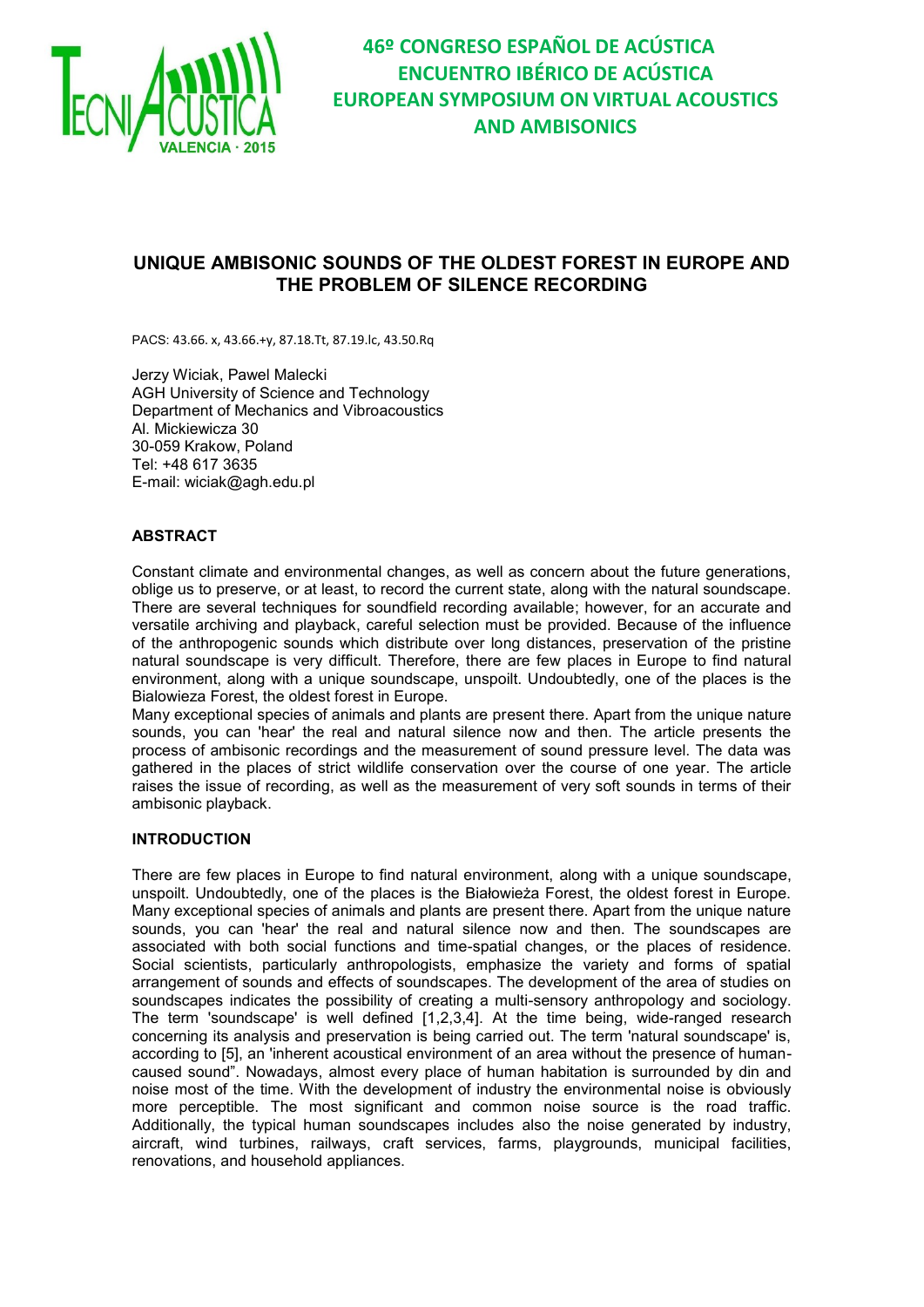

Because of all the things mentioned, quietness seems to be unique these days. However, it has not been clearly defined. From the audiologic point of view, quietness is a signal, amplitude of which is lower than the auditory threshold (for every frequency). But we can differentiate between the acoustic concept of measurable quietness from audible quietness, which is a subjective psychological notion. Thus, if there are always some sounds in the air, it is interesting to find, what is the correlation between the perceptible values and the measurable ones and make an attempt to determine the threshold of quietness not in the audiometric sense as an ability to hear sounds, but as a definite, objective description of the state of the acoustic field. In 2013, the Mechanics and Vibroacoustics Department of the AGH-UST in Kraków started a series of ambisonic recordings in the Niepołomice Forest (a National Park located 50km from Kraków) [6]. Because of the neighbouring motorway, railway track and households, anthropogenic noise was audible even in the outermost corners of the forest. That is why, the recordings along with the measurement of the sound level, were made in the Białowieża Forest – the oldest and best preserved forest in Europe. It has been noticed from the very beginning that in some places of the forest there is no sound at all, for a very long time. In details, there are no anthropogenic sounds. Subsequently, it has been decided that a record as accurate as possible has to be made to save the unique circumstances. The aim was to capture the uniqueness of the place and its atmosphere in order to make further research of the soundscape, as well as to create a point of reference for other, similar places; also, in case of any future needs.

#### **UNESCO HERITAGE LIST AND BIALOWIEZA FOREST**

A UNESCO World Heritage List [7] is list with sites (such as a building, city, complex, desert, forest, island, lake, monument, or mountain) that have been nominated for the United Nations Educational, Scientific and Cultural Organization's International World Heritage program. The program aims to catalogue and preserve sites of outstanding importance, either cultural or natural, to the common heritage of humankind. There are fourteen objects in Poland inscribed under the UNESCO's World Heritage List and for two years in the Department of Mechanics and Vibroacoustics AGH-UST there are conducted extensive research related to acoustics properties of Unesco objects.

Searching for a soundscape where quietness reigns is in accord with the definition of the soundscape ecology and is a special case of the acoustic environment of the contemporary man. The authors have carried out their investigations in the area of the Bialowieza National Park.

Bialowieza Forest has been designated a UNESCO World Heritage Site, a UNESCO Biosphere Reserve, and an EU Natura 2000 Special Area of Conservation. The oldest forest in Europe preserved in its virtually natural condition. The recording and measurements were performed at selected characteristic locations at which the level of the acoustic background was registered at favorable weather conditions. In a spot most remote from human settlements it is a location in the strict nature reserve where it is possible to see all indigenous animals and birds subject to strict species protection in Poland. Also in a spot located close to a road. Since it serves as an animal feeding point, it is frequented visited by wisents (European bisons) in the winter. And in a location on the border between the natural environment and human settlements. It is a meadow in which one can find several species of animals and birds protected in Poland. At the same time, the closest human dwellings are just 0.5 km away from it. The Białowieża National Park is situated in the north-east part of Poland, in podlaskie voivodeship [\(Figure 1\)](#page-2-0). Its beginnings can be traced back to 1921, when the "Reserve" forestry was created at the place currently occupied by the Park.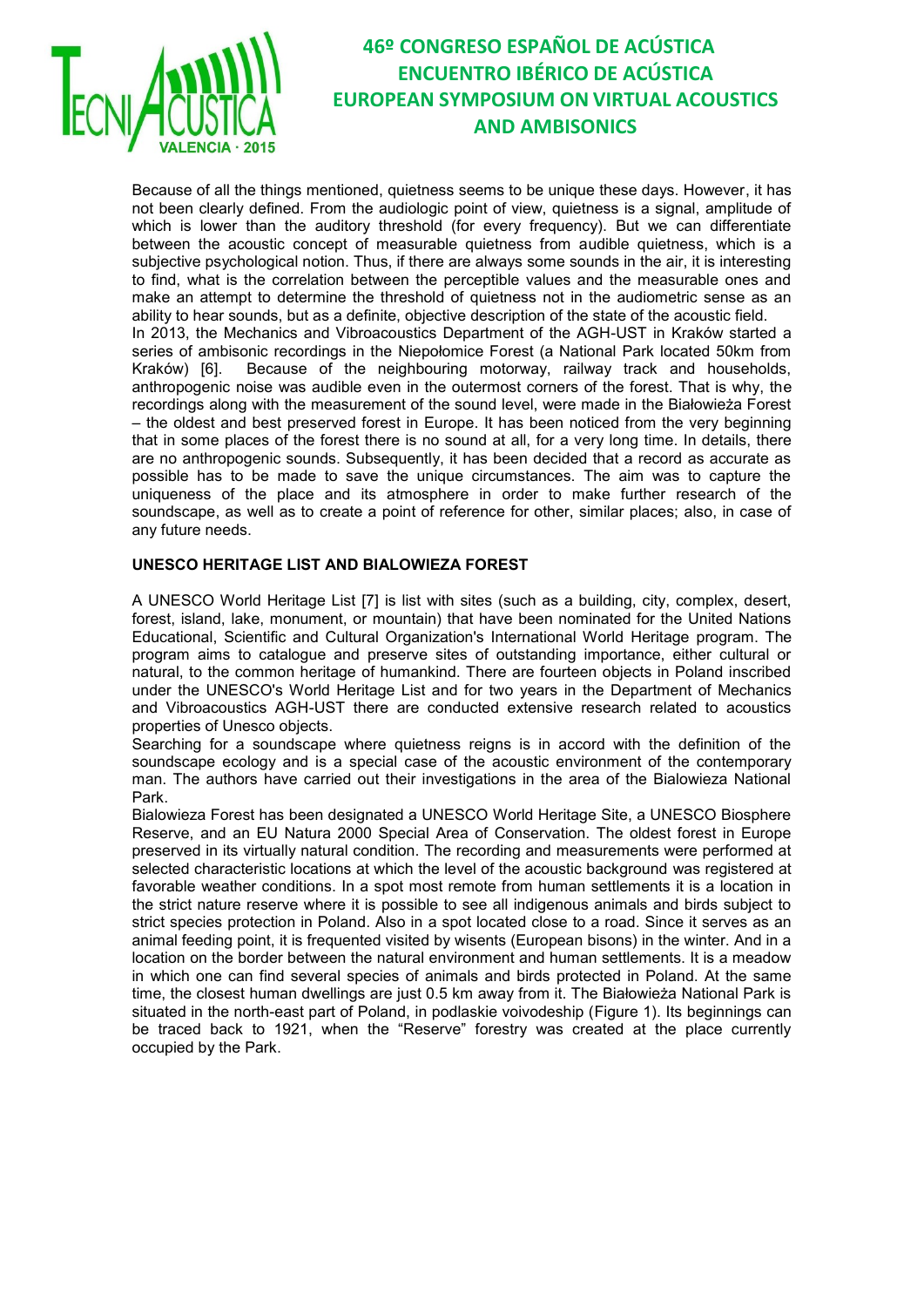



<span id="page-2-0"></span>The Białowieża Forest covers the area of 5725,75 ha and is under strict protection. Białowieża Forest is the last natural forest at the European Lowland Area, having the primaeval character, identical with the one which covered the area of deciduous and coniferous forests years ago. The characteristic feature of the park is its biological diversity. The Bialowieza Forest comprises about 809 vascular plants species, over 3 thousand cryptogams and fungi species, almost 200 moss species and 283 lichen species. There have been more than 8 thousand invertebrates species, approximately 120 species of breeding birds and 52 mammal species. Old, primaeval forest stands in Białowieża National Park are characterized by large amounts of deadwood at the various stage of disintegration, and by the presence of typical natural forest species. Apart from Białowieża Forest, many of the aforementioned species can be identified only in few places worldwide. European bison – the biggest European land mammal [8]. Photo in [Figure 2](#page-2-1)  shows mobile recording station at the gate of the Bialowieza Forest.



<span id="page-2-1"></span>Figure 2: Mobile recording station [9] at the Bialowieza Forest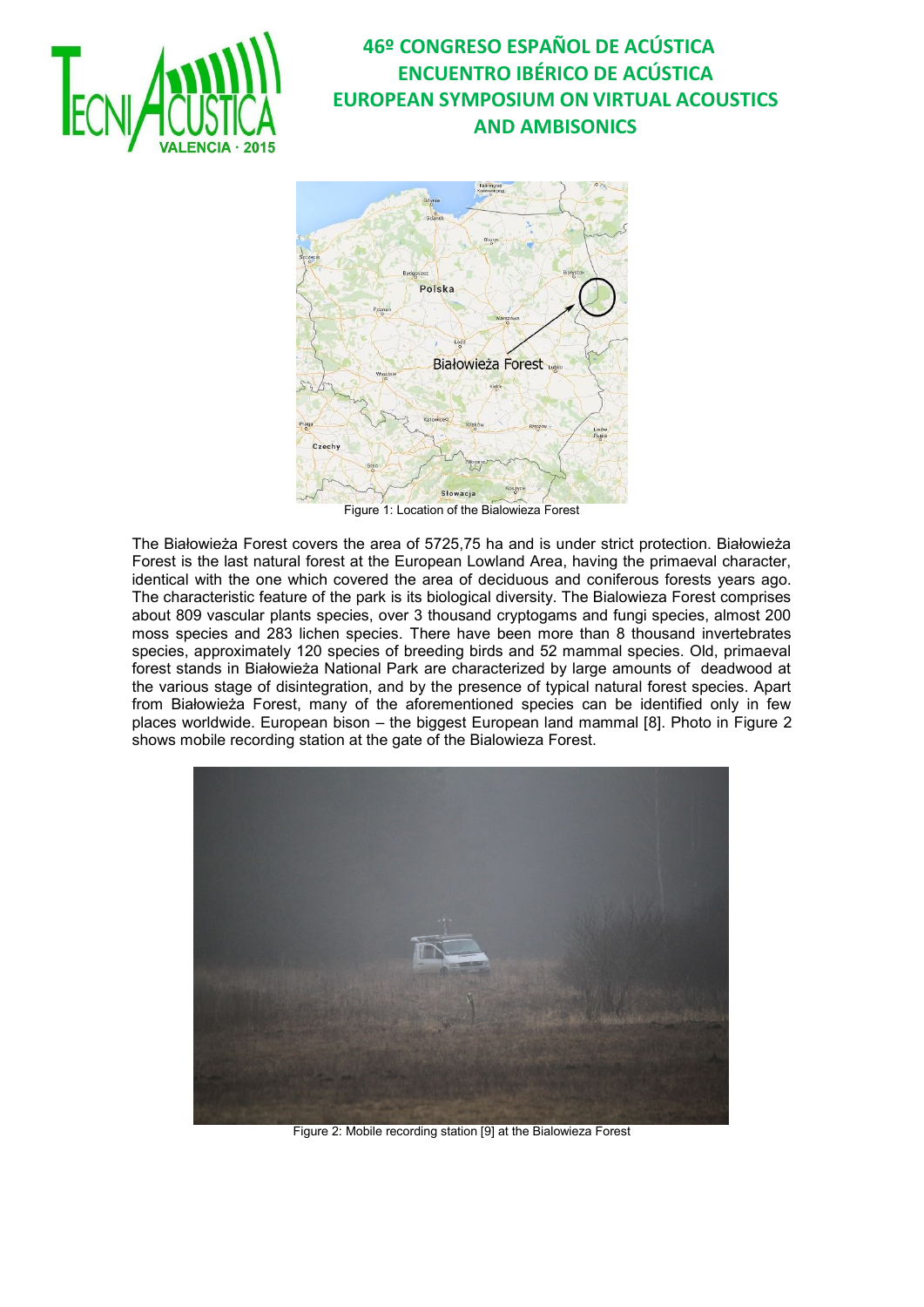

#### **AMBISONIC RECORDINGS**

Ambisonic recordings of natural soundscape at the Białowieża Forest were carried out from August 2014 to June 2015. The recordings and measurements were made during every of the four seasons of the year. B-format material of over 160 GB was recorded, which constitutes about 114 hours of recordings with the sampling frequency of 44 100 Hz and the 24 bits resolution. Recordings were conducted using first order ambisonic microphone SoundField ST350 with AD/DA converters and preamplifiers integrated in RME Fireface 800 device.

Mobile recording station [\(Figure 2\)](#page-2-1), thanks to solar power and batteries, provides the possibility of long-term recording, without raising the level of background noise. It is equipped with a harddisk system for storing recordings, a set of analog to digital converters, and a system for monitoring the recorded signal. Size and functionality of the vehicle also allow the installation of racks and microphone stands to provide the required functionality and weather resistance.

Natural sounds, which are present during the four of the seasons of the year, were recorded. The recordings start with an early spring morning which then turns into summer day and night. Then, typical sounds present during an autumn evening were saved, as well as sounds of a winter night and the beginning of a winter day. The choice was made because of the frequency of occurrence of such typical sounds during these times. A, so called, 'typical ambient' for the times of the day mentioned was recorded. Also, plenty of unique sounds connected with many kinds of birds, insects and mammals were recorded. Both typical and unique types of birds: jay, nutchach, great tit, robin, great spotted woodpecker, blackbird, black woodpecker, firecrest, tawny owl. A roebuck in the early morning and a fox at night emitting warning signs together with a wisent looking for food at night. At the autumn there were the rut from different distances, in the evening recorded together with crickets and flying insects.

#### **NATURAL QUIETNESS?**

The studies of quietness were performed at three selected characteristic locations at which the level of the acoustic background was registered at favorable weather conditions: Dziedzinka is a spot most remote from human settlements it is a location in the strict nature reserve where it is possible to see all indigenous animals and birds subject to strict species protection in Poland. Ostoja is a spot located close to a road. Since it serves as an animal feeding point, it is frequented visited by wisents (European bisons) in the winter. Gruszki is a location on the border between the natural environment and human settlements. It is a meadow in which one can nd several species of animals and birds protected in Poland. At the same time, the closest human dwellings are just 0.5 km away from it.

For many of the periods of time recorded, very low levels of sound occurred. The team which was carrying out the recordings, named it to be a complete silence. Along with the recordings, measurements of the sound level were made. The analysis of the results provoked thought whether the recordings were correct. The reason for that was that the recording and the metrological apparatus' sensitivities were ill-matched. It turned out that the periods of silence occurring naturally, are below the measurement range applied, and, much less below the noise of the ambisonic microphone itself. Within additional, sound analyzer SVAN 959 with microphone 40AE by G.R.A.S. and a microphone preamplifier SV12L was subjected to examination in the anechoic chamber. The device has two measurement ranges (LOW and HIGH) and two operating modes (sound meter and sound analyzer). In the instruction manual of the device, the manufacturer declares the measuring range of the values of sound starting from 12 dBA but does not define the range of measurement of 1/3-octave bands. Due to very low values of acoustic pressure in particular bands of 1/3-octave frequencies, it proved to be necessary to describe the results of the measurements of the acoustic pressure levels with respect to the measurement range of the used wave analyzer. Measurements of electrical and acoustic noise of the device were executed for a typical measuring set configuration (microphone, preamplifier, extension cord, meter) with the compensation filters and calibration corrections appropriate for measurements in the free field. In the examination of the electrical noise of the device, the microphone was replaced by a 18 pF capacitor representing impedance of a microphone, while the acoustic noise was measured in the anechoic chamber. The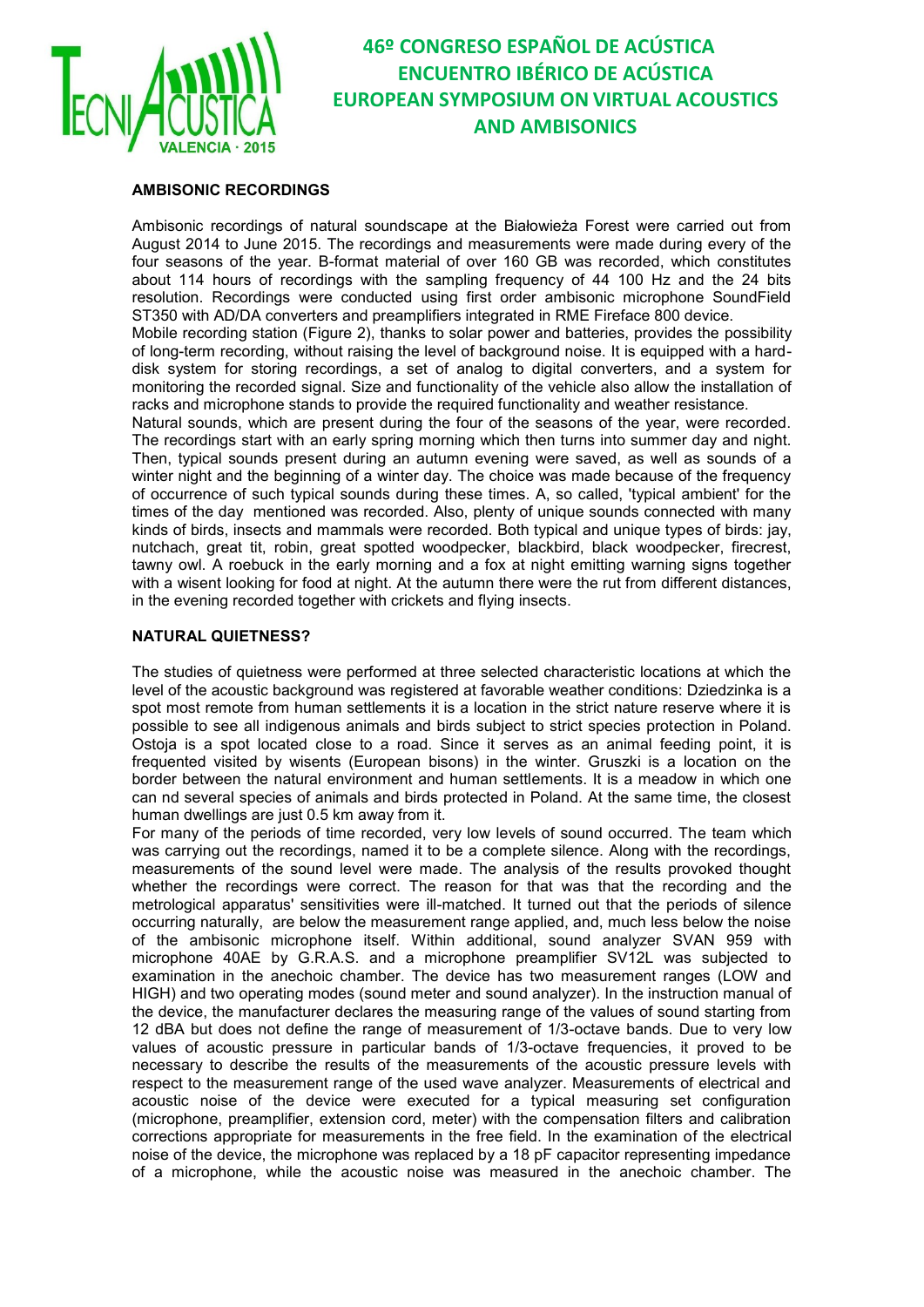![](_page_4_Picture_0.jpeg)

measurements were executed due to the difficulties occurring during the attempt to record sounds with low level of acoustic pressure. Analyzing the results of examination of the noises produced by the measuring system working as a sound level meter (measured at the AGH University of Science and Technology and declared by the manufacturer) we can state that the values of the measured sound levels A in the Białowieża Forest are above the levels of noise produced by the measuring device [\(Figure 3\)](#page-4-0).

![](_page_4_Figure_3.jpeg)

<span id="page-4-0"></span>Figure 3 Comparison of results of spectrum analysis of the acoustic pressure measurements in 1/3-octave bands taken in the Bialowieza Forest (at three different locations) in quietness and in the anechoic chamber for 15-minute time intervals.

On the other hand, the analysis of the self-generated noise produced by the device working as a sound analyzer in 1/3-octave bands shows that in the range of selected frequency bands, this sound analyzer is not able to measure as low values of acoustic pressure as those occurring in the Forest.

![](_page_4_Figure_6.jpeg)

Figure 4 Spectrum of the sound pressure level in 1/3 octave bands recorded at night at Bialowieza Forest.

<span id="page-4-1"></span>The spectrum of the sound pressure level in 1/3-octave bands is shown in [Figure 4.](#page-4-1) Measurement was taken for 15-minute time interval. Very low value of A-weighted sound level was measured (17.0 dBA). It is the lowest level recorded throughout the night but additional statistical distributions of levels shown, that this range of values has last for more than 90 percent of nighttime [10]. This kind of levels are rarely occurring in other areas, in the surround of noises coming from roads, industrial objects, housing estates, or agricultural activity in the acoustic background.

In the diagram in [Figure 4,](#page-4-1) apart from the measured signal, the absolute threshold of hearing (0 phons according to [11]) was marked as well as the frequency bands in which the values of the signal amplitudes were below the measuring system's own noises. The absolute threshold of hearing was marked with a dashed line while the bands for which the signal could reach values lower than the recorded ones, due to the limitations of the lower measurement range of the equipment, were marked by arrows on particular bars. The presented results indicate that, the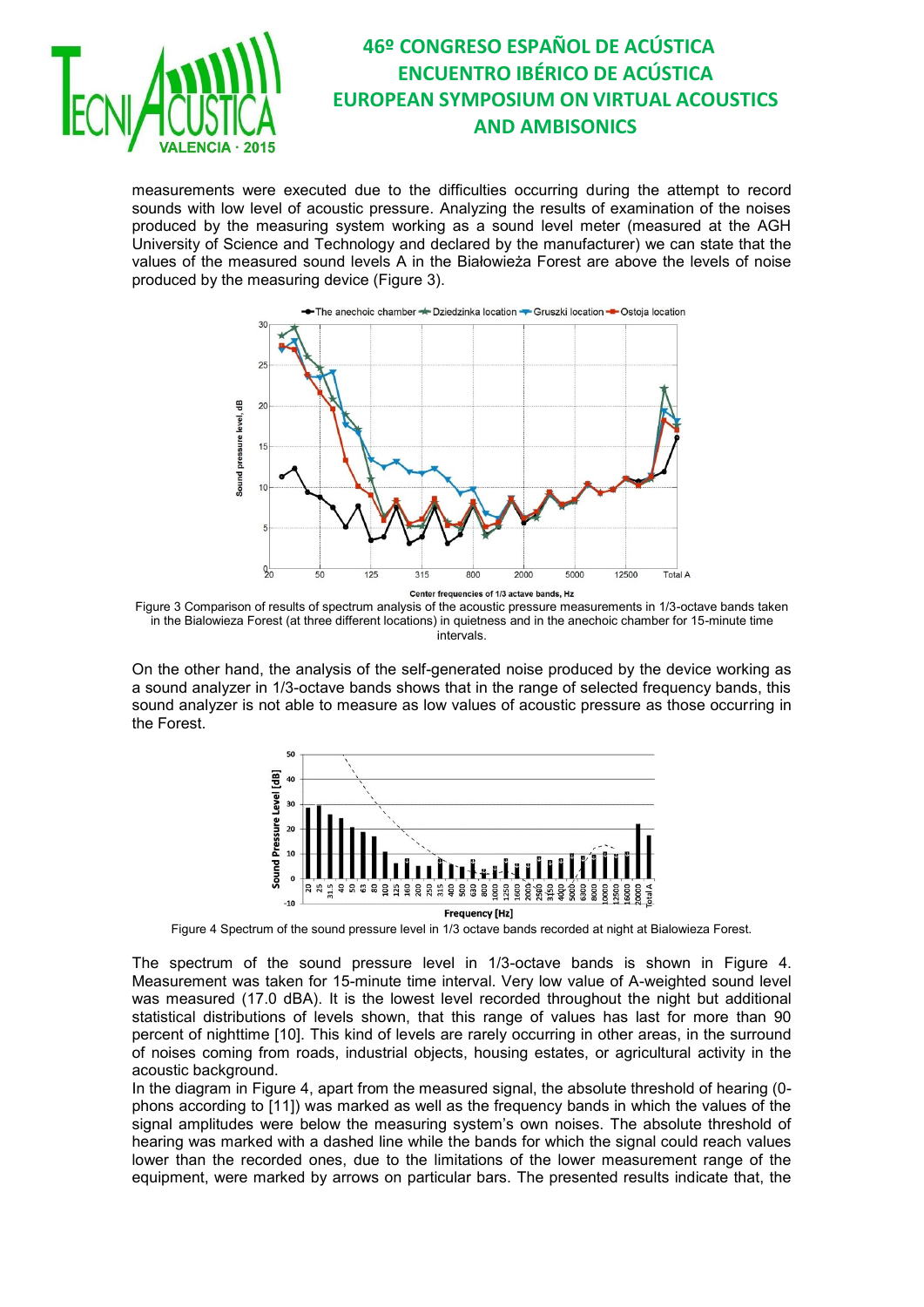![](_page_5_Picture_0.jpeg)

measured values of the levels of sounds within the measuring range of the set-up were below the human threshold of hearing. For the bands of medium and high frequencies, to which human ear is most sensitive, the used measuring system is characterized by its own noises far above the threshold of hearing. The physical value of the acoustic pressure for the indicated range of frequencies is very low but its precise value is unknown. We might guess that it is the values of the acoustic pressure that significantly influence the perception of silence because in the subjective experience of the people taking the measurements, their experience was highly different from the quietness that is perceive in the laboratory conditions of an anechoic chamber. The self-noise of the ambisonic microphone used, declared by the producer [12], is much higher than in case of the measurement microphones. That is why, all signals of too low a level, are masked by noise. Even after slight intensification of the recording system, they are becoming awkward and are not to be trusted.

#### **SUMMARY**

Life in a noise, especially in huge urban agglomerations, has a harmful effect on human health and mental condition. Quietness understood as absence of undesired sounds or sounds in general may be vexing and worrisome or, just the opposite, evoke the feeling of comfort. This aspect of quietness may be considered an important component of the quality of life and is connected with human biological and mental health [13]. This phenomenon must be perceived in two aspects: acoustical and psychological. In quietness, a human being relaxes, takes a rest, calms nerves, and at the same time regenerates the hair cells in the hearing organ, so after coming back to the world hustle, he/she is able to function in this acoustically aggressive environment. Having reached the oldest forest in Europe, the Bialowieza National Park, the authors recorded silence generated by the nature in favorable weather at night. Answering the research question concerning quietness present in nature posed above in the Introduction, they recorded the state of acoustic background at the level of 17 dB. In the Bialowieza National Park, this silence has also other aspects, psychophysical conditions included the sense of space, perception of beauty, etc. Considering silence from the psychological point of view we should mention that the response to noise and to the absence of sounds is connected not only with the general nervous sensitivity, age, and habits, but also with the health condition and the level of exhaustion. Therefore, determining the limit value of sound pressure above or below which we can speak of quietness, depends on too many variables connected with perception of an individual person. Additionally, in order to measure such low levels of sound pressure and to analyze the spectra of the measured sounds, it is necessary to have the equipment (sound analyzers) with well-described ranges of the measured sounds and well-defined internal noises for different measuring configurations.

Because of the changing climate and increasing anthropic activities, archiving of the soundscape is essential. The recordings and measurements made in a place as unique as the Białowieża Forest, which is a member of the UNESCO World Heritage List, come as important, but not sufficient activities. Further series of similar recordings and measurements are needed to be done in places equally untamed and abundant, such as, for example, the Carpathian Mountains, the Alps or other places in Europe where unique and well-conserved ecosystems still exist. The recordings, measurements and attempts to play the records, showed that there is a problem with the apparatus' wrong range as to the measurements, as well as too much selfnoise occurring. Detailed measurements of the electroacoustic track were made and the conclusions were that it is necessary to use an additional, low self-noise microphone, as well as it is essential to process and play sounds, which are on the verge of the hearing threshold, separately. The optimal approach would be to construct a low-noise ambisonic microphone. The other solution is using dynamic processors or applying pressure signal only and to perform additional ambisonic panning with it.